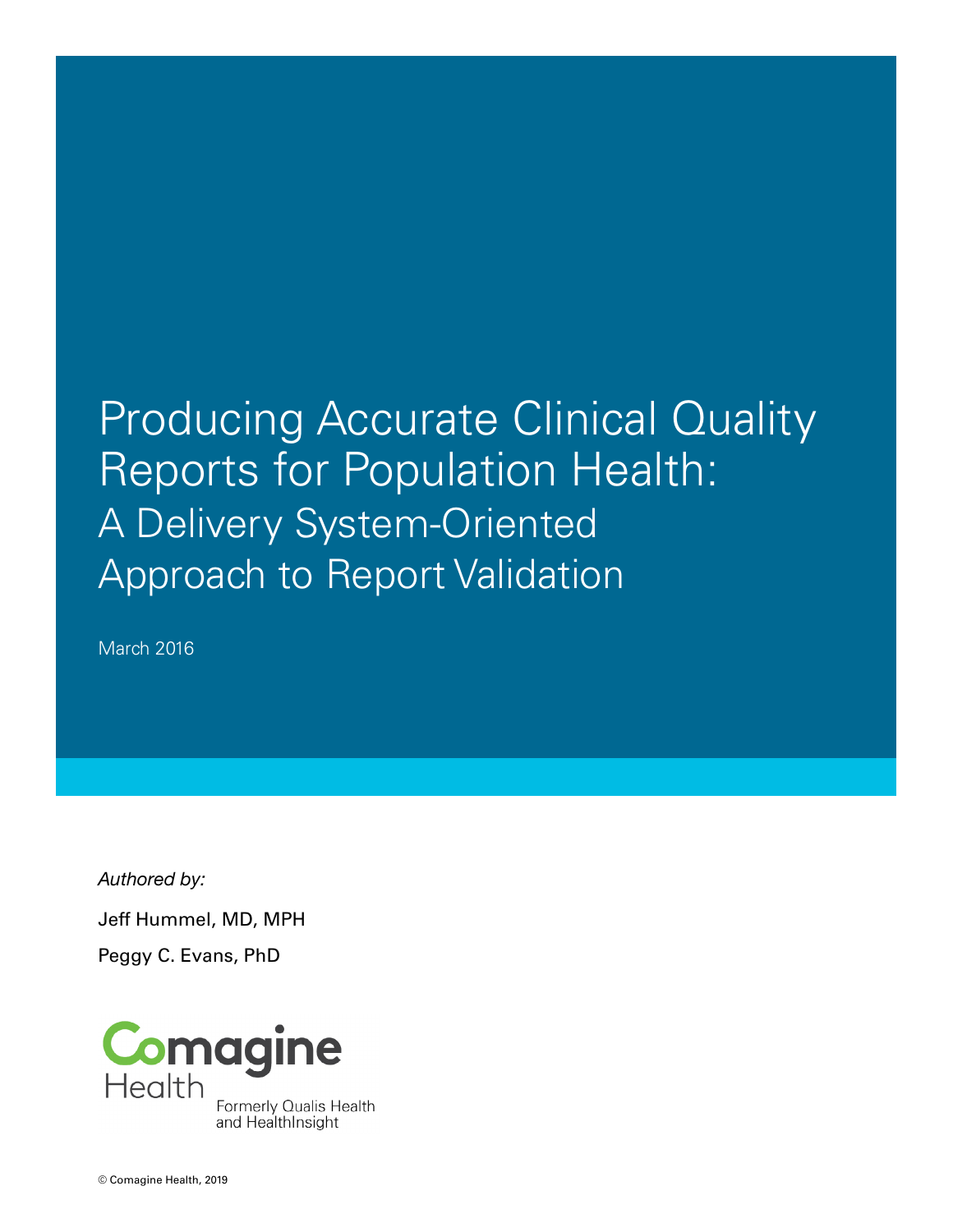# About the Authors



#### **Jeff Hummel, MD, MPH—Medical Director**

Dr. Hummel is a general internist who has more than 30 years of medical experience, including extensive work in primary care and health informatics. He currently helps practices adapt their electronic medical records to workflow processes that improve clinical outcomes and prepare these practices to thrive in a value-based reimbursement environment.



#### **Peggy Evans, PhD—Vice President, Quality and Safety Initiatives**

Dr. Evans was Qualis Health's Vice President of Quality and Safety Initiatives (QSI) when this publication was developed. She was responsible for the strategic and operational leadership of QSI programs. She concurrently served as Executive Director for the Washington & Idaho Regional Extension Center for Health Information Technology and Director of Population Health.

## About Comagine Health

Comagine Health is a national, nonprofit, health care consulting organization. We work collaboratively with patients, providers, payers and other stakeholders to reimagine, redesign and implement sustainable improvements in the health care system. In 2018, HealthInsight announced a merger with Qualis Health. Today, we are Comagine Health. For more information, visit [www.comagine.org.](http://www.QualisHealth.org.)

For more information about this white paper, please contact Jeff Hummel, MD, MPH at [jeffh@comaginehealth.org](mailto:jeffh@qualishealth.org)

#### **Acknowledgements**

The authors wish to thank Gigi Altaras, Michelle Glatt, PA-C, MPH, Kelley Carnwath, MPH, and Deron Ferguson, PhD, for their contributions to this paper.

This material was prepared by Qualis Health as part of our work as the Washington & Idaho Regional Extension Center, under grant #90RC0033/01 from the Office of the National Coordinator for Health Information Technology, Department of Health and Human Services.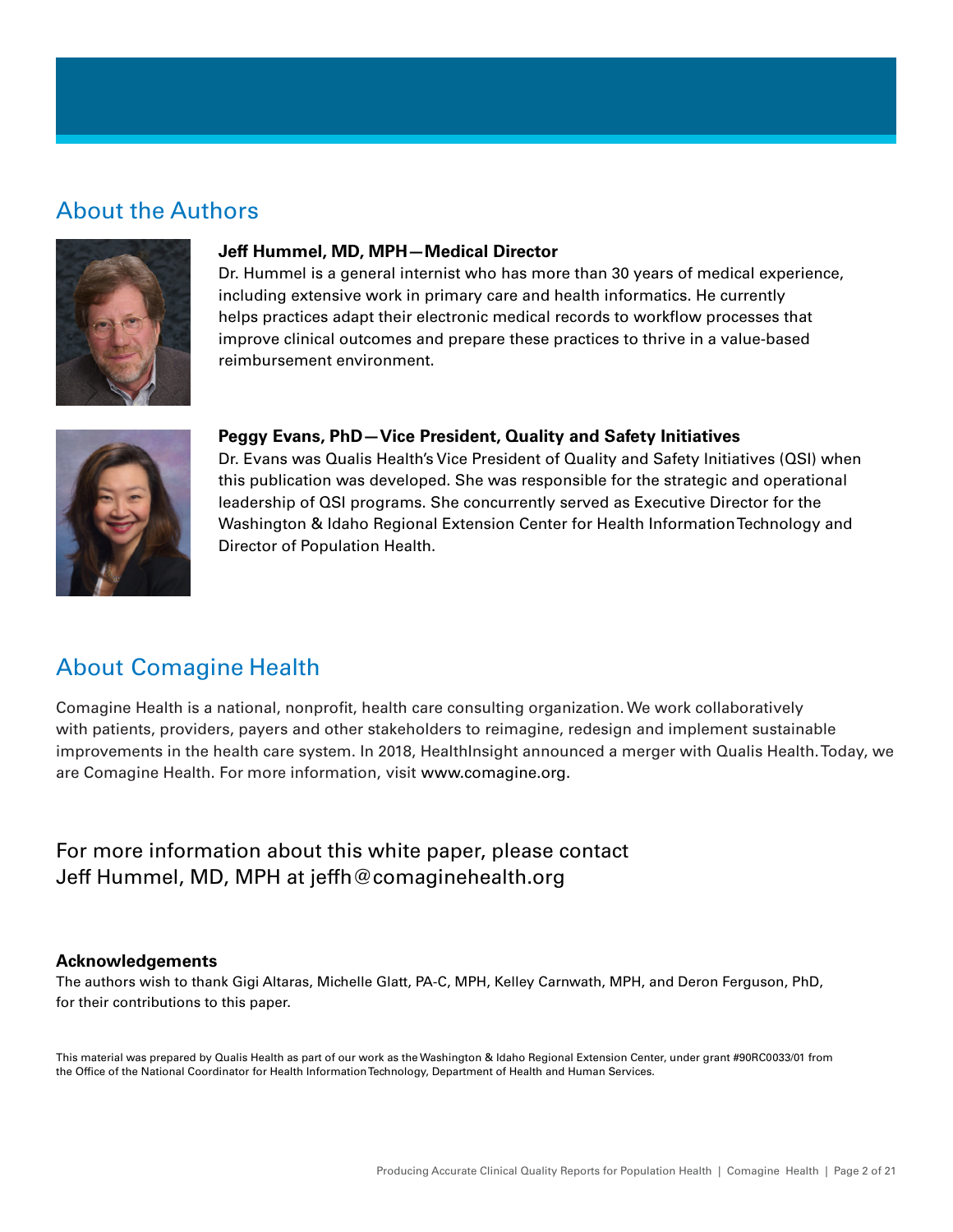# Table of Contents

| The Three Methods of Generating             |  |  |  |  |
|---------------------------------------------|--|--|--|--|
| Queries Run Locally from a                  |  |  |  |  |
| Developing Patient Lists Directly           |  |  |  |  |
| Export to a Data Layer Hosted by            |  |  |  |  |
|                                             |  |  |  |  |
| Defining and Reporting on                   |  |  |  |  |
| Different Types of Reports to Support       |  |  |  |  |
|                                             |  |  |  |  |
|                                             |  |  |  |  |
| Using Point Prevalence Reports to           |  |  |  |  |
|                                             |  |  |  |  |
|                                             |  |  |  |  |
| Sources of Error in Clinical                |  |  |  |  |
| A Formal Process for Report Validation 15   |  |  |  |  |
|                                             |  |  |  |  |
|                                             |  |  |  |  |
|                                             |  |  |  |  |
| Repeating the Validation Process 18         |  |  |  |  |
|                                             |  |  |  |  |
|                                             |  |  |  |  |
| Appendix A-Inclusion Error Checklist Tool20 |  |  |  |  |
| Appendix B-Exclusion Error Checklist Tool21 |  |  |  |  |

# **Figures**

| Figure 3. Exporting Data to an                                                      |
|-------------------------------------------------------------------------------------|
| Figure 4. Multiple Potential Target                                                 |
| Figure 5. Point Prevalence Reports with<br>a Rolling Look-Back Period of 12 Months  |
| Figure 6. Visual Representation of Care<br>Gaps in Population Reporting Using a Set |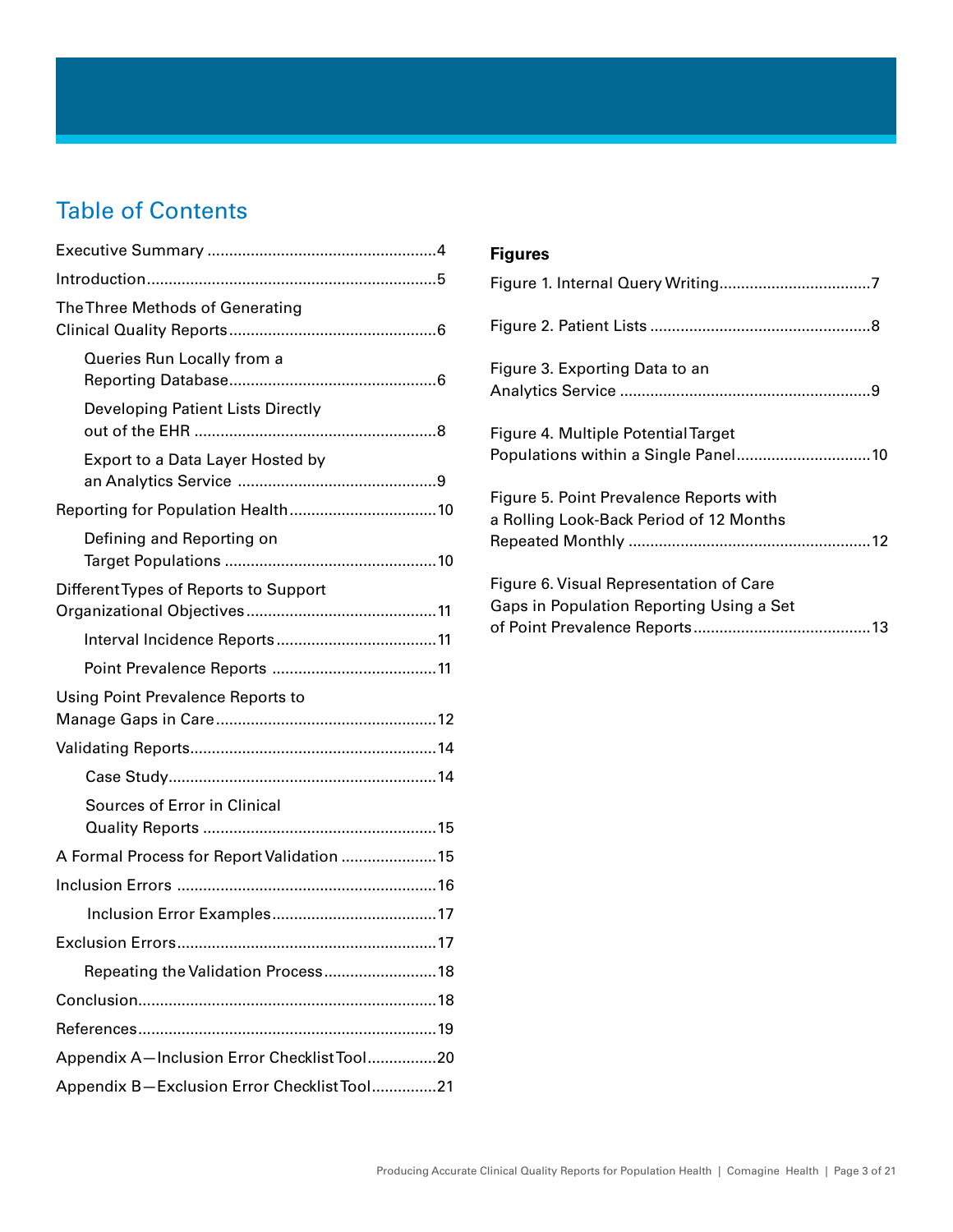# <span id="page-3-0"></span>Executive Summary

Over the past decade, there have been robust national efforts to improve the quality of patient care and increase the value of healthcare through better population health management. Two elements that are essential for improved population health management are:

- 1. Optimizing the use of the electronic health records (EHR) to capture clinical quality data and generate ongoing data reports to summarize patient outcomes, and
- 2. Understanding the internal processes that are necessary to produce accurate and valid data reports.

Generating accurate and valid reports is particularly important as healthcare delivery systems see an increase in requirements for reporting data to the Centers for Medicare & Medicaid Services (CMS) and other payers for value-based reimbursement tied to quality.

This white paper addresses the need to develop accurate and valid data reports for internal clinical quality improvement purposes, as well as external public data reporting purposes. We first describe the foundational aspects of data reporting, including the different methodologies for generating reports and the purposes for which the data can be used, such as through point-prevalence (e.g., population health management) or incidence-interval (e.g., fee for service event) reporting. Following this, we lay out a step by step process for identifying inclusion and exclusion errors that contribute to data report inaccuracy. Additionally, we provide tools that can be useful to delivery systems to guide them through the process of validating their own clinical quality reports.



Producing Accurate Clinical Quality Reports for Population Health | Comagine Health | Page 4 of 21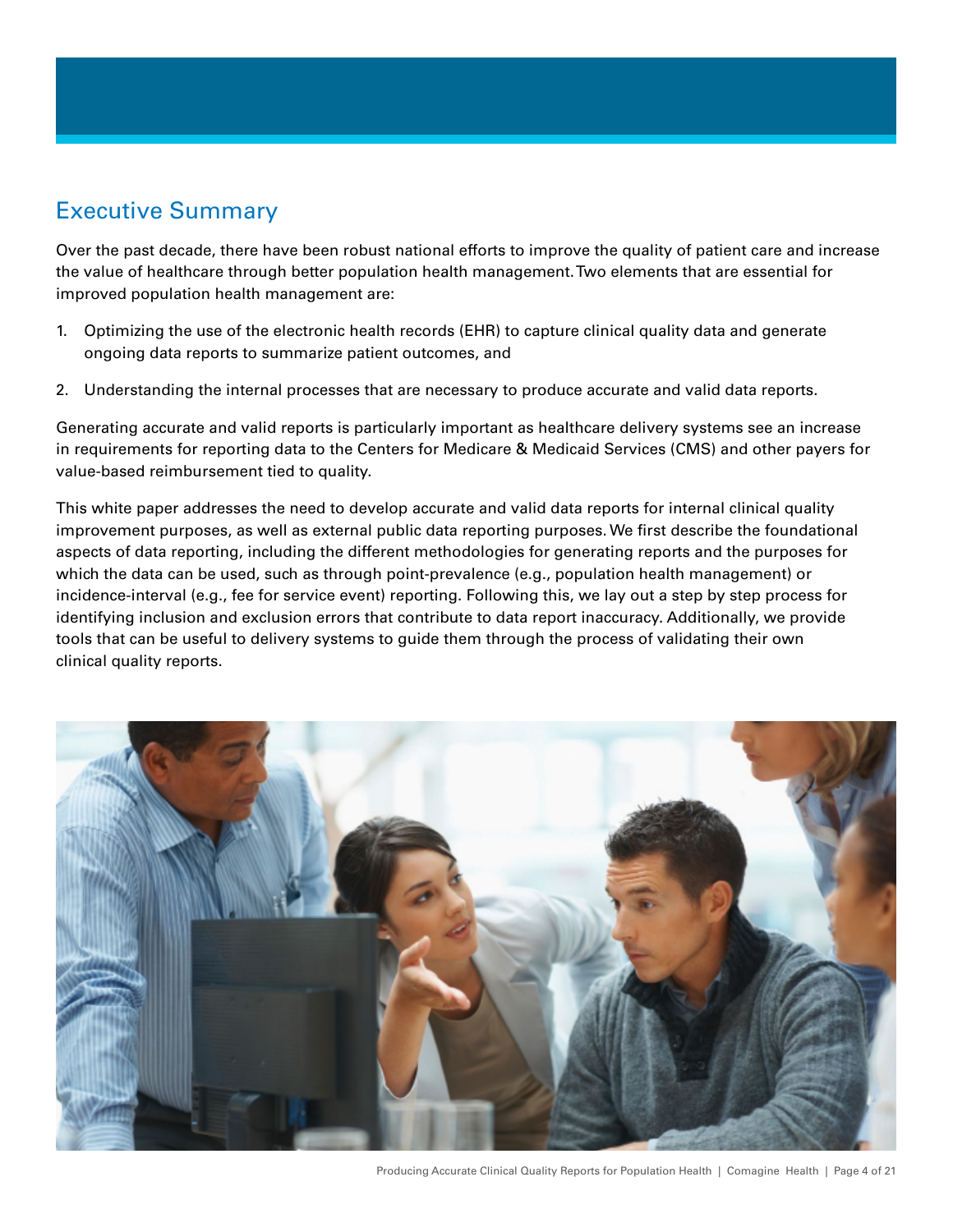# <span id="page-4-0"></span>Introduction

Modern healthcare has come to rely heavily on electronic data systems to generate clinical information for purposes of managing population health, improving quality of care, and reporting clinical outcomes for value-based reimbursement.<sup>1</sup>This usage of electronic data systems to manage healthcare information is due in no small part to the national investment in the "meaningful use" of electronic health record (EHR) systems, stimulated by the Health Information Technology for Economic and Clinical Health (HITECH) Act of 2009.<sup>2</sup> The initial focus of meaningful use was to implement an EHR system, use specific features of the system, and document patient care using structured data.<sup>3,4</sup> The early challenges of using the EHR were related to implementation of multiple interrelated software features, adaptation of clinical workflow to the technology, minimizing disruptions to patient-clinician interactions, and stabilization of the delivery system following implementation in the new electronic environment.5,6

Over time, the meaningful use program has shifted away from simply using specific EHR features and toward exchanging information between healthcare entities, using the EHR for clinical decision support, reporting clinical quality measures, and submitting data to national registries for cancer, chronic renal failure and syndromic surveillance.<sup>78</sup> The Affordable Care Act of 2010 further increased the need for EHRs to be optimized for population health management by accelerating the transition to a reimbursement system based on clinical quality outcomes.<sup>9</sup> In January 2015, Secretary of Health and Human Services (HHS) Sylvia Burwell announced that HHS intends to aggressively transition its traditional fee-for-service payment models to one that would tie 85 percent of Medicare payments to quality or value by the end of 2016, and 90 percent by the end of 2018. Additionally, HHS plans to tie 30 percent of payments to quality or value through alternative payment models, including bundled payment arrangements, by the end of 2016, and tie 50 percent of reimbursement to these types of models by the end of 2018.10

Delivery system viability is increasingly dependent on the ability of providers to identify gaps and quickly close them in order to remain competitive.

With the passage of the Medicare Access and CHIP Reauthorization Act of 2015 (MACRA),<sup>11</sup> the nation begins its transition from a singular focus on health IT through the meaningful use program to a world where meaningful use would become part of a structured reimbursement approach that combines clinical quality, cost, and practice improvement. Evidenced by the MACRA legislation, there is the expectation on a national policy level that healthcare delivery systems of all sizes will use EHR data to manage the patient experience of care, drive clinical quality improvement, monitor and reduce costs,12 and subsequently report those data for reimbursement and transparency purposes.<sup>13</sup>

From the provider's perspective, the emphasis on changes in delivery system workflow and new ways of managing information resulting from EHR adoption are giving way to increasing accountability for quality outcome metrics derived from the data themselves, and this involves risk.<sup>14</sup> In addition to the financial risks of value-based reimbursement, provider-specific clinical quality data have become transparent to patients through web-based services such as the Medicare.Gov Physician Compare website.<sup>15</sup> Delivery system viability is increasingly dependent on the ability of providers to identify important gaps in an ever-expanding list of clinical quality metrics, and quickly close them in order to remain competitive.<sup>16,17</sup>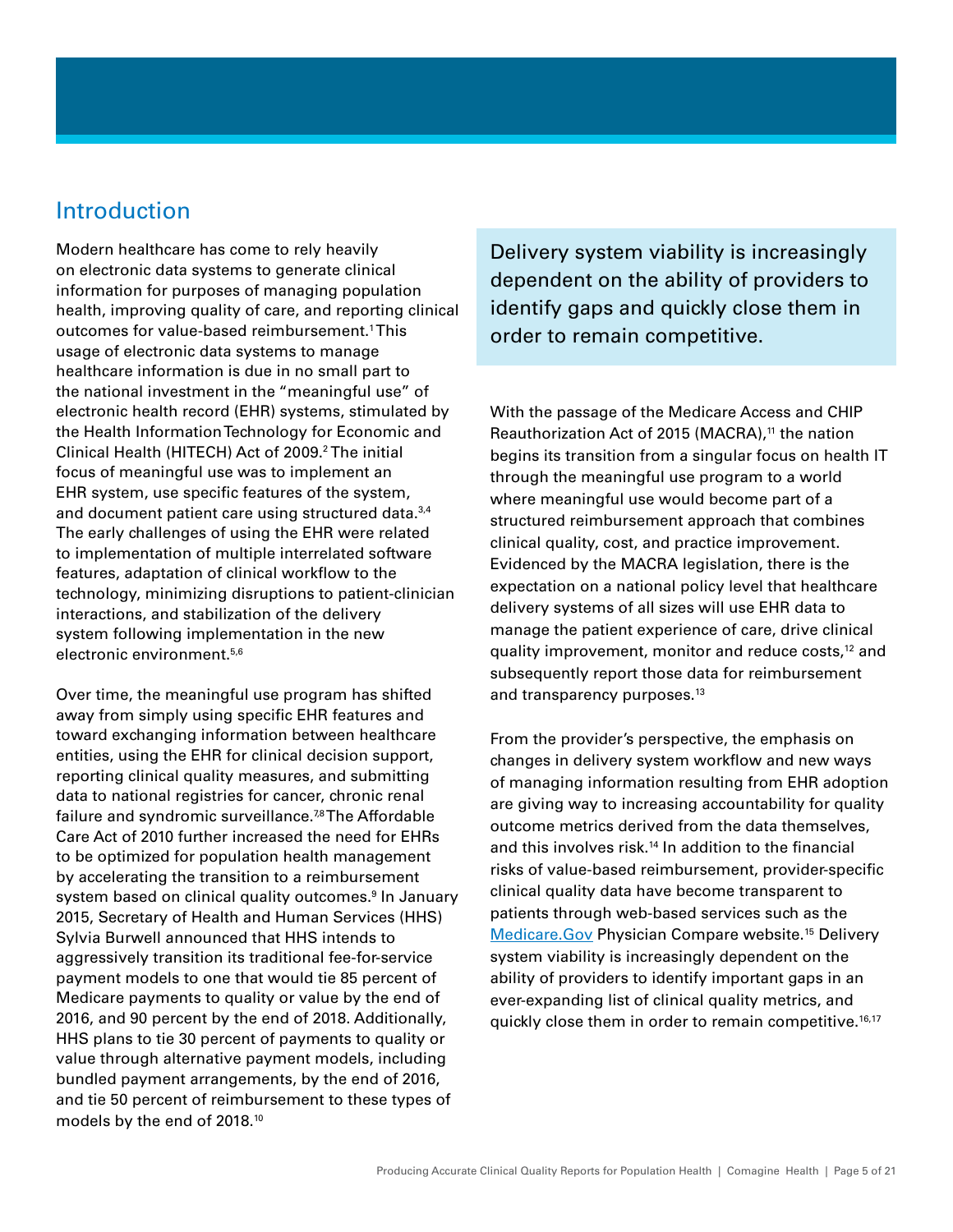<span id="page-5-0"></span>This paper addresses tactical approaches to generating and validating reports from an EHR for measuring clinical quality, which is necessary but insufficient for improving quality. In order to achieve the full potential of quality reporting for clinical quality improvement purposes, a practice should be prepared to integrate clinical reports as a standard process into its quality improvement strategy, and use the reports consistently over time to modify its care delivery processes as an integral part of continuous quality improvement.

# The Three Methods of Generating Clinical Quality Reports

Healthcare systems must be able to generate EHR data and reports to be successful in the new value-based healthcare environment, yet many EHR products have weak reporting functionality that is inadequate to meet the growing demand for flexible and accurate quality reports. Some EHRs limit the variables that can be pulled into a patient list, thereby reducing the utility of this method for generating useful reports. Likewise, many products limit the data fields present in the reporting database, and have little capacity to create custom fields to capture new information as structured data that can be added to the reporting database.

There are three general methods for producing clinical reports from EHR data: two methods that can be conducted internally but may require multiple steps including exporting data to a spreadsheet for further manual manipulation, and one method requiring an external vendor.

### Queries Run Locally from a Reporting Database

Healthcare delivery systems can run their own queries if they have access to their data in a relational database maintained locally or hosted by their technology service provider. As shown in Figure 1, to generate reports using an internal process, the delivery system must have query writing software and someone who knows how to use it. These queries are often relatively simple in structure, and can be layered, or stacked, into multiple steps. For example:

- Query 1 may list the patient identifiers for all patients with a given chronic disease such as diabetes.
- • Query 2 then uses the output from Query 1 to generate data about the most recent date and value for a test, such as blood pressure or glycosylated hemoglobin, for each patient on the list.
- Query 3 would then match patients from Query 2 with HbA1c > 9, for example, with patients in the database who have not been referred for case management.

The results of these stacked queries can be exported to a spreadsheet where the data are manipulated to generate numerators and denominators for graphic display in a run chart or to create other needed reports.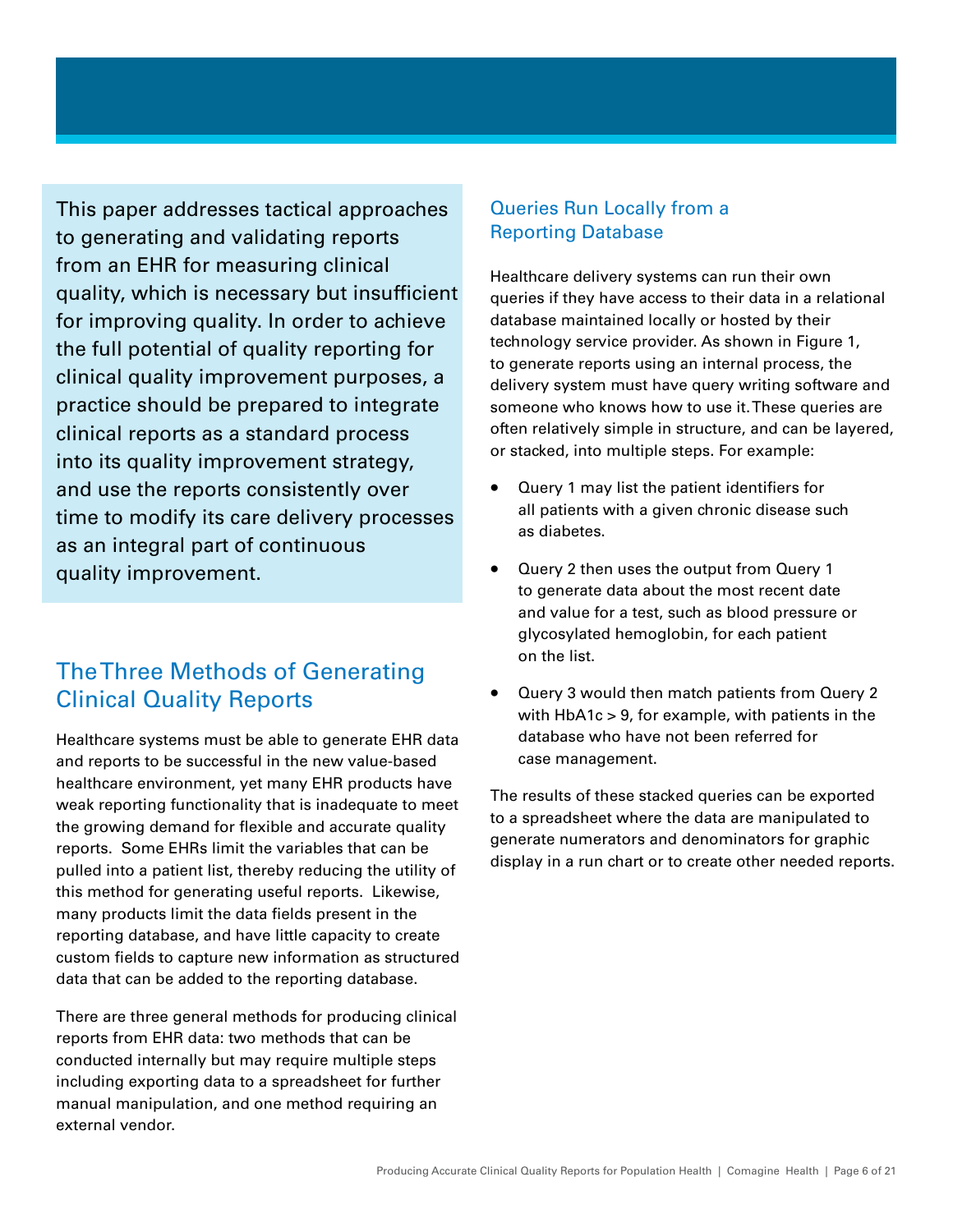#### <span id="page-6-0"></span>**Figure 1. Internal Query Writing**



There is always a tension between the number of reports that one could create to monitor different aspects of a care process, and the cost of writing and validating reports. In addition to creating queries to monitor care gaps, the delivery system may wish to develop reports to monitor how well care processes are performing, action reports to identify patients in a target population who are overdue for key actions, as well as clinical outcomes. The critical questions to ask when trying to decide whether to create and validate a new report are:

- 1. Is the report essential for internally managing a key indicator of strategic importance to the enterprise?
- 2. Will the information in the report be used to make decisions on which the success or failure of an important initiative will depend?

In general, priority should be given to reports that help care teams measure and close care gaps, an example of which would be action reports that highlight patients in the target population who are due for interventions that are used for reporting clinical quality to a payer.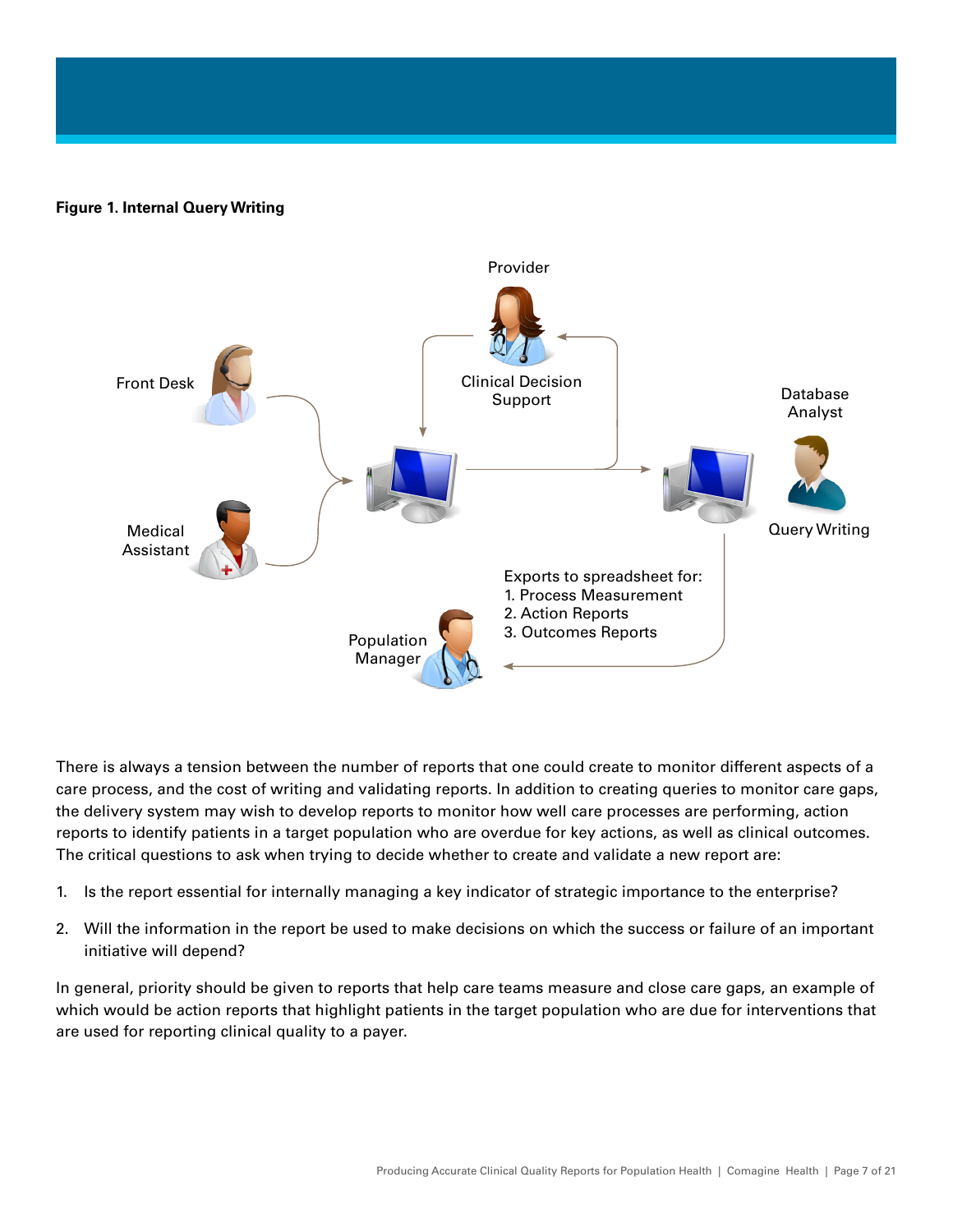### <span id="page-7-0"></span>Developing Patient Lists Directly out of the EHR

Most EHRs have features that allow users to create lists of patients based on clinical characteristics such as a problem list diagnosis along with most recent date and value of vital signs, laboratory tests results and medication class, etc. These features are designed to identify patients due for evidence-based monitoring and other interventions as part of a population health program, as shown in Figure 2. If the output can be exported to a spreadsheet, many EHRs have patient list features that are sufficiently robust for generating numerators and denominators to use in ad hoc clinical quality reports for purposes of population management.

#### **Figure 2. Patient Lists**

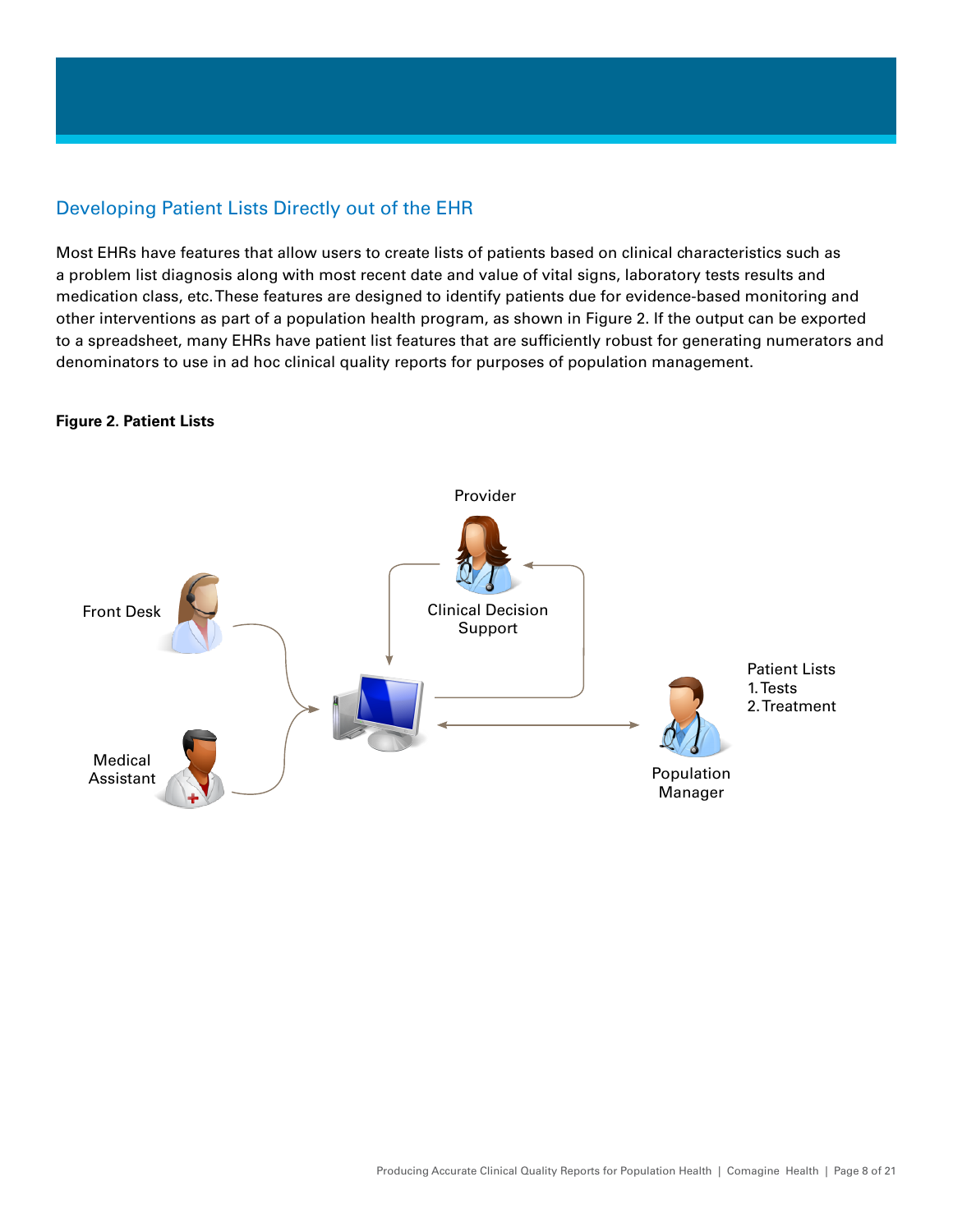### <span id="page-8-0"></span>Export to a Data Layer Hosted by an Analytics Service

Analytics services are sometimes called "registries." These analytic reporting services are generally provided by third party vendors to delivery systems on a cost structure, usually based on the number of providers. Data are exported from the EHR to a "data layer" operated by the vendor, as shown in Figure 3. The data are then "normalized," meaning that data from different sources representing the same clinical concept, such as influenza vaccination, are standardized for reporting. The analytic queries built by the vendors are capable of complex logic that may not be transparent to the report customer. The reports are then sent to the delivery system and also potentially other appropriate agencies, which may include payers, the state immunization registry, or other disease registries in addition to the clinic of origin, formatted appropriately for the recipient.



#### **Figure 3. Exporting Data to an Analytics Service**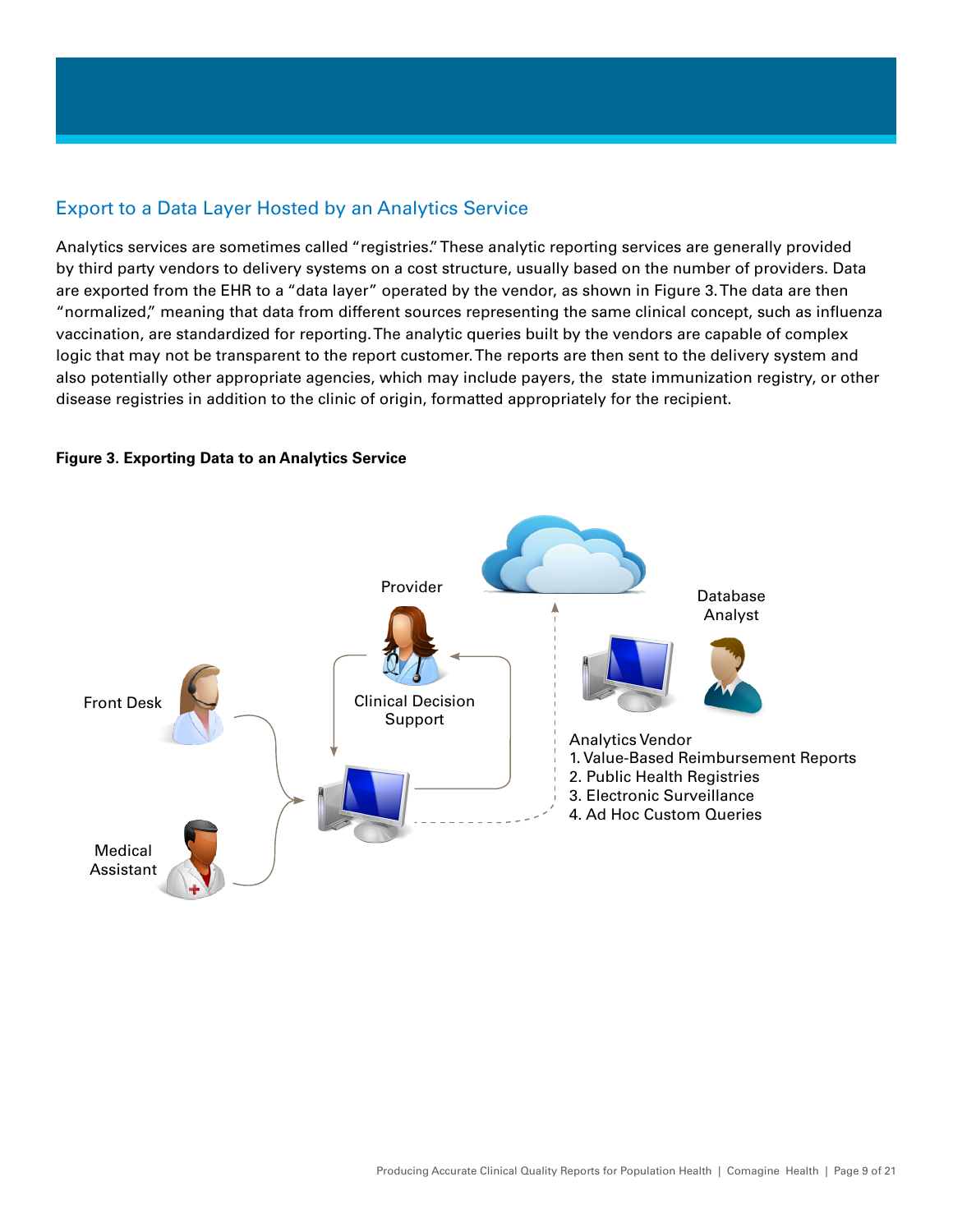# <span id="page-9-0"></span>Reporting for Population Health

Regardless of the method used to generate clinical quality reports from EHR data, the purpose of the reports is to create accurate numerators and denominators in order to determine the percent of patients in a target population meeting an agreed upon standard of care for that population. This, in turn, serves as a quality metric that the care team, the clinic, or delivery system can use to guide quality improvement activity for that target population.

### Defining and Reporting on Target Populations

A target population is defined, either entirely or in part, by demographic variables such as age, gender, or ethnicity. Examples of target populations defined by demographic variables alone would be children

from 6 months to 6 years of age, or women over age 50. Frequently a target population is defined by a clinical condition in addition to demographic variables. If the clinical condition is a chronic illness, such as diabetes, the presence of an ICD code on the problem list serves as the data definition for inclusion in the target population. Other clinical conditions that define a target population (such as pregnancy, smoking status, or being followed for anticoagulation therapy) may require more complex logic. Figure 4 portrays graphically the presence and overlap of multiple potential target populations within a single care team's panel, or the population of patients for a single clinic.

#### **Figure 4. Multiple Potential Target Populations within a Single Panel**

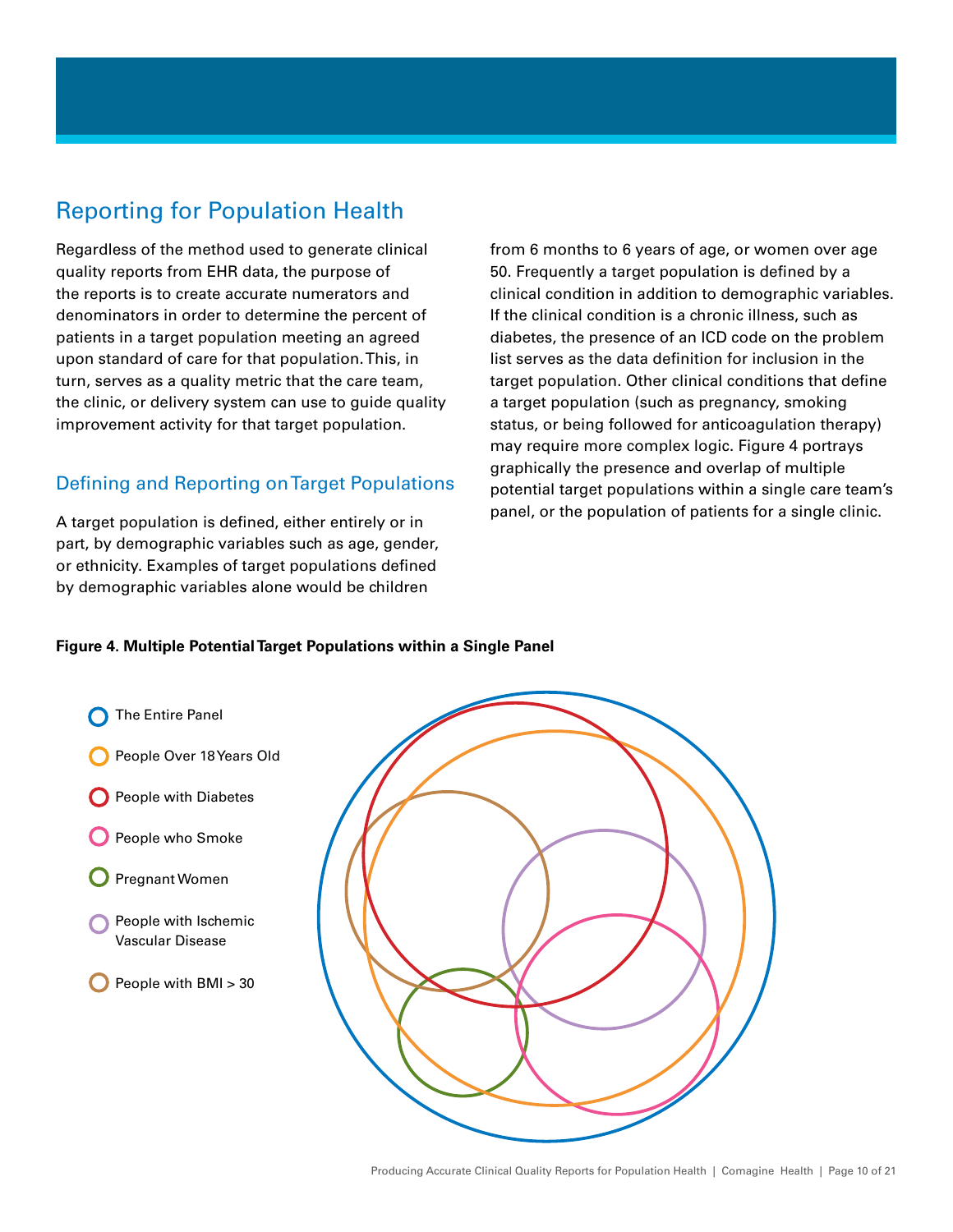<span id="page-10-0"></span>In population management reporting, it is essential that the target population be defined, and not merely described. "Defined" means not only having a precise data definition for inclusion, but also making the target population visible by having a list of everyone in the population, knowing how many people are on the list, and being able to see who they are. The care teams need to be able to easily identify members of the target population on their schedule for the coming clinic day so plans can be made to close care gaps during the office visit.

# Different Types of Reports to Support Organizational Objectives

A well-designed clinical report creates a picture of the quality that patients are receiving. Just as a series of single pictures can be shown in rapid sequence to create a moving picture that tells a story, a series of clinical reports displayed in sequence is used to tell a story in quality improvement. When designing a clinical quality report, it is essential that the unit of analysis chosen for the report is appropriate to the story the report is designed to tell. "Point prevalence reports," which are most appropriate for population health management, place patients who are members of the target population as the unit of analysis. In contrast, "interval incidence reports," more typical of traditional clinical reporting, uses an event, or activity, as the unit of analysis.

A point prevalence report places patients who are members of the target population as the unit of analysis. In contrast, an interval incidence report uses an event, or activity, as the unit of analysis.

#### Interval Incidence Reports

Incidence is defined as the number times an event occurs during a specified time interval. In the world of fee-for-service medicine, interval incidence reports are commonly used to measure productivity (e.g., how many procedures were performed, or office visits completed, in a given period of time). A quality report using an interval incidence approach might have a denominator defined as the number of office visits performed during the month, and a numerator defined as the number of office visits in which the patient was given an after-visit summary. It doesn't matter if a patient was seen multiple times in the same month. Interval incidence reports are most appropriately used in quality improvement efforts to evaluate the effectiveness of a workflow in achieving a desired outcome. However, interval incidence reports are usually inappropriate for population reporting because the unit of analysis is an event, rather than the patient.

### Point Prevalence Reports

Prevalence is defined as the frequency of a specific finding in a population at a single point in time. Point prevalence reports are essentially a snapshot view of the population. They are used to define a population (denominator) and the number of patients in that population whose care meets a designated quality standard (numerator) at the point in time in which the report was run. These reports often entail a "look-back period." For example, a point prevalence report might show the percentage of patients over age 18 with hypertension, who have had their blood pressure measured within the prior 12 months from the date of the report. The look-back period, in this case 12 months, should not be confused with the number of times an event occurs during a time period in interval incidence reports.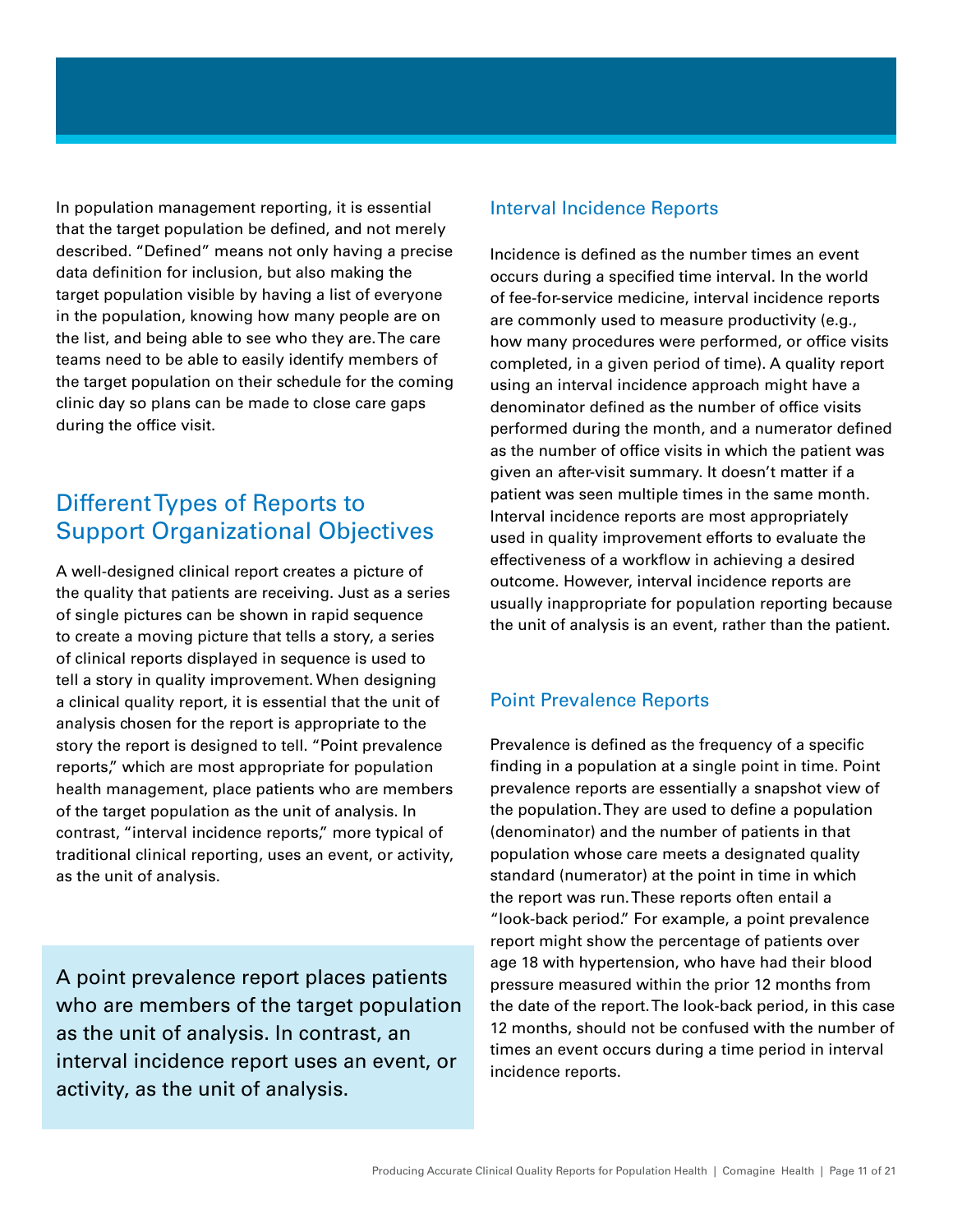<span id="page-11-0"></span>Point prevalence reports, when viewed at repeating points in time with a rolling look-back period, tell a story describing the effectiveness of the care team's efforts in managing their target population according to the standard of care. Point prevalence reports are accurate as of the date on which they were run; a month later both the denominator and the numerator will have changed.

#### **Figure 5. Point Prevalence Reports with a Rolling Look-Back Period of 12 Months Repeated Monthly**



# Using Point Prevalence Reports to Manage Gaps in Care

A set of point prevalence reports describes:

- Who has been included in the target population
- • Which patients among the targeted population were assessed during the corresponding look-back period
- What was found on the assessment
- What was done to follow up on the items found on the assessment

The numerator of one report in this set becomes the denominator for the next report as shown in Figure 6.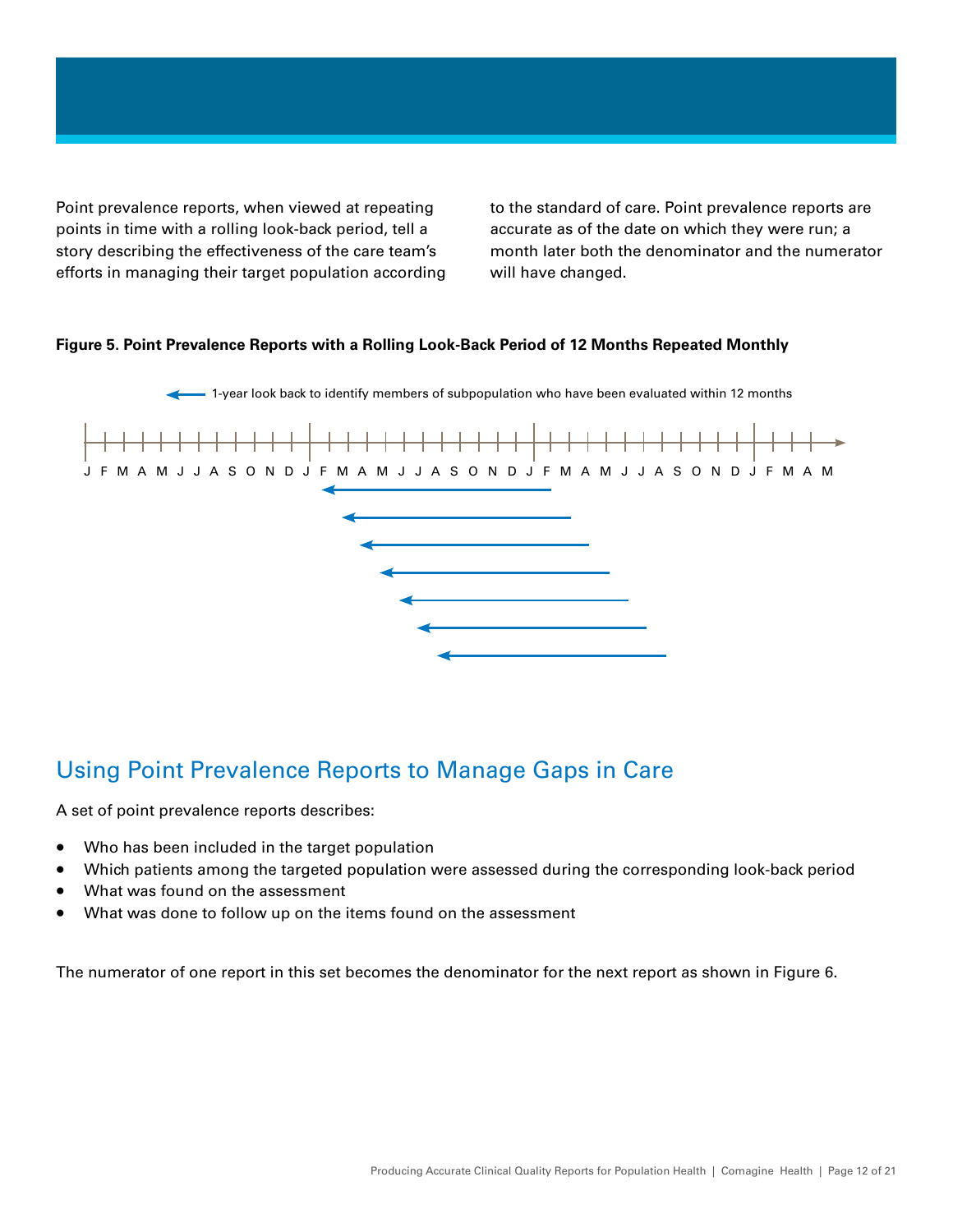#### <span id="page-12-0"></span>**Figure 6. Visual Representation of Care Gaps in Population Reporting Using a Set of Point Prevalence Reports**



Each colored circle represents part of the total population.

- The blue outer circle represents the entire panel of active patients.
- The red circle represents the patients in the target population. An example of a target population would be all patients over age 18 with a diagnosis of hypertension on the problem list.
- The purple circle represents the patients who have been assessed within the time frame specified by the agreed upon guideline. An example would be all members of the target population with a blood pressure documented in the chart within the past year, or those whose 5-year risk of a cardiovascular event has been documented within the past year.
- The yellow circle represents patients with a positive finding on assessment. This would be people whose most recent documented blood pressure was > 140/90, or those whose 5-year risk of a cardiovascular event is > 7.5%.
- The green circle represents patients with a positive finding for whom the guideline-based intervention has been documented. An example would be patients with a 5-year risk of a cardiovascular event > 7.5% who have a statin on their active medication list, or are documented to be unable to tolerate statins.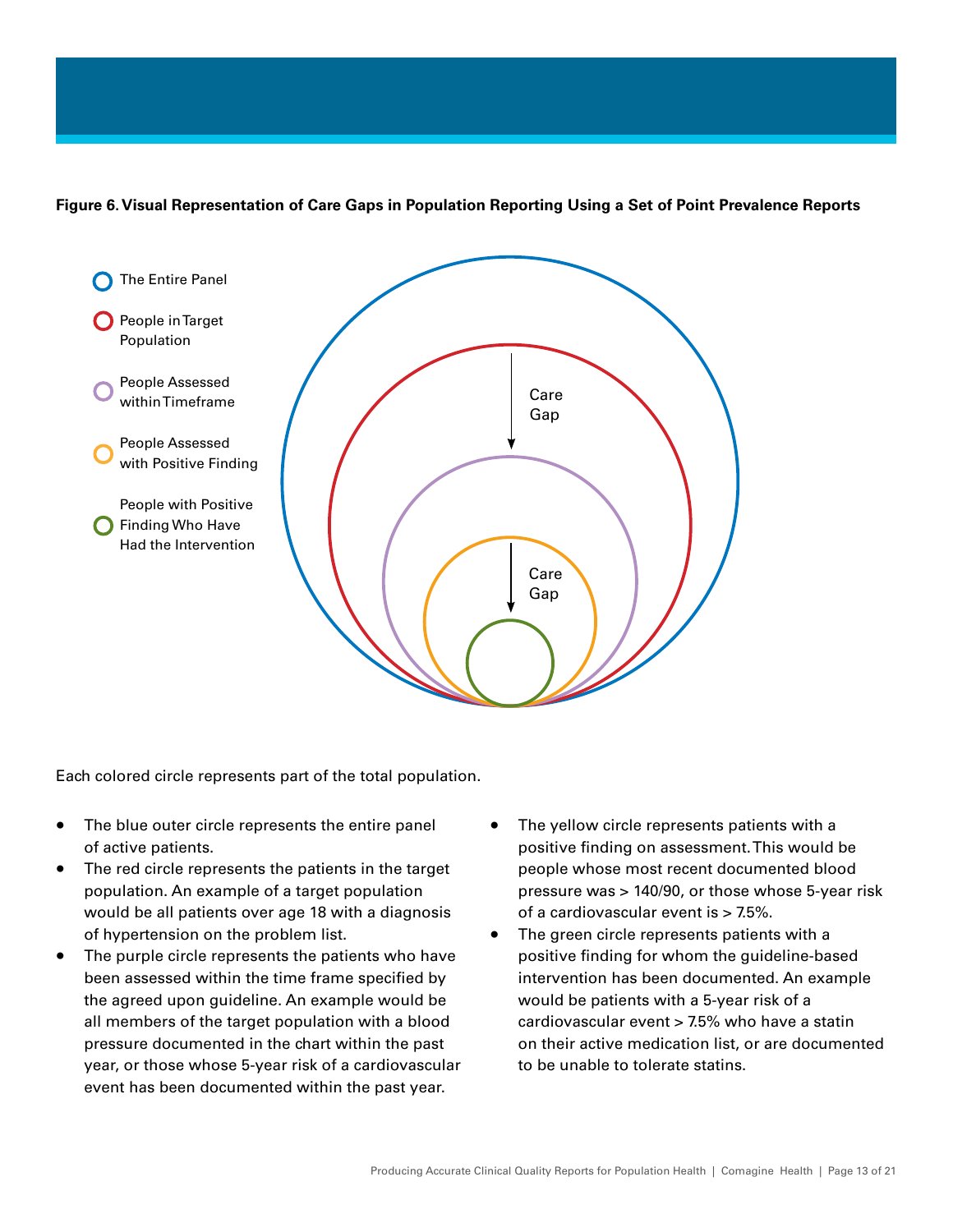<span id="page-13-0"></span>It is important to point out that:

- 1. The differences between some of the circles, for example, the number of patients in the target population and number assessed within the past year, represent care gaps. Other differences between circles, for example the number of patients assessed and the number of patients with a specific finding, are not care gaps. The most important numerators and denominators to follow over time are those describing care gaps.
- 2. Each circle (with the exception of the outermost and innermost circles) is both a denominator and a numerator. The yellow circle is the numerator for the percent of patients assessed who had a positive finding. It is also the denominator for the percent of patients with a positive finding who had the guideline-based intervention for that finding.
- 3. Interventions are usually documented as signed orders. In most cases the signing of the order (e.g., ordering a test or a medication), is considered synonymous with carrying out the intervention as represented in Figure 6 as the green circle. One exception to this general rule is ordering referrals in which referral tracking is an important part of care coordination to assure that the referral is completed.

Now that we have described the types of reports that healthcare delivery systems can generate to monitor their performance and discussed the basic components of clinical quality reports, we turn to report validation. It is important to note that the methods for report validation presented here were designed for use by delivery systems with internally written queries and, by extension, reports derived from patient lists in an EHR. While these methods may be adaptable for evaluating reports generated by analytics services, to do so would likely require working closely in collaboration with the analytics vendor.

# Validating Reports

### Case Study

The Medical Director for Quality at Happy Home Family Medicine created a point prevalence report with the help of her Database Analyst (DBA), showing, by provider, the percent of patients with diabetes who had their cholesterol tested in the past two years and, of those whose LDL was > 70, the percent on a statin. She shared the report with the providers, giving each of them their own data with the de-identified summary statistics for their colleagues. Each provider's report showed the names of their patients, along with the dates and values of the most recent LDL. The response was devastating. Every provider found patients on his/her list with incorrect dates and values for the last LDL. Others noted patients were missing from their report, while a number of providers found patients on their reports that were from another PCP in the clinic.

What went wrong? They found no errors in the report logic. The Medical Director went line-by-line through her own report, comparing each patient's last LDL value and date with the EHR data. She found 10 percent of the lines in the report contained an error, including patients she knew should have been in her report that were missing. One by one, the Medical Director and her DBA figured out and corrected the cause of each error. She lamented to herself that she should have validated the reports before showing it to the providers.



Producing Accurate Clinical Quality Reports for Population Health | Comagine Health | Page 14 of 21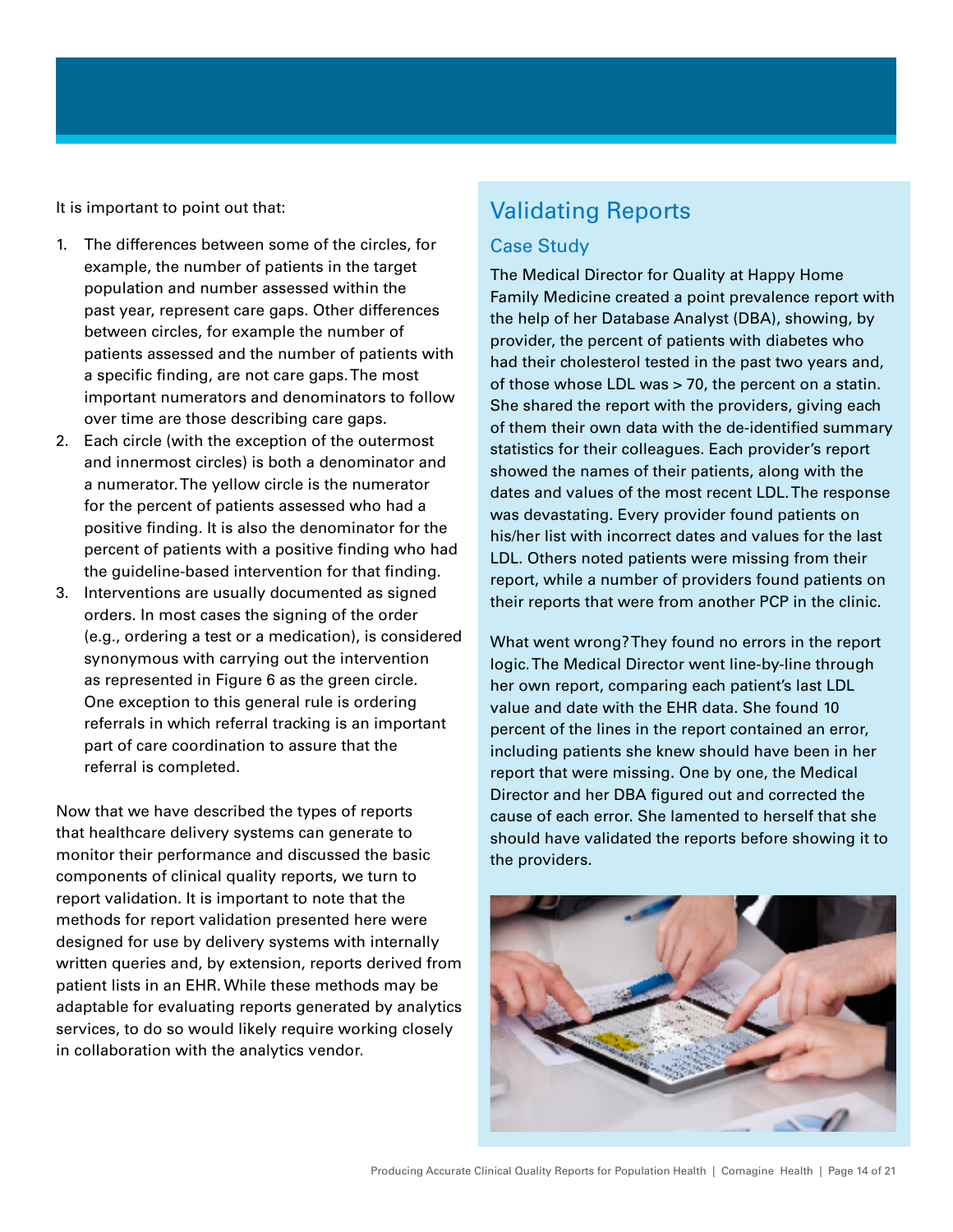### <span id="page-14-0"></span>Sources of Error in Clinical Quality Reports

Clinical quality reports are produced through a complex interaction between sophisticated software applications and human operators. Just as it is essential in planning an EHR implementation to thoroughly test all of the components of the software in the clinic setting before "going live" to identify and correct errors, reports must also be tested before they can be relied upon. Validation is the process by which a report is tested, and it is crucial to success because organizations will rely on clinical quality reports to make decisions about resource allocation to support strategic goals. Just as clinicians function in a world of laboratory error and confidence intervals, clinical quality reports contain errors that must be reduced to an acceptable level if the reports are to be useful. There are a number of sources of errors in clinical reports.

- **Data errors:** A data error may entail missing information, or wrong information entered, or it may be correct information entered in a form the report does not correctly recognize.
- • **Programming errors:** The logic built into the query itself may be faulty.
- • **Database complexity errors:** Each data type is stored in a table in the reporting database. Tables are linked together based on the context in which they were entered. Laboratory results will be linked with the corresponding order for the test. Laboratory test orders will be linked to the encounter in which the orders were signed, and the encounter will be linked to the provider for the encounter. Orders will be also linked to the diagnosis code that was associated with the order. If the relationships between tables are not correctly accounted for in the report logic, the report may contain an error.

**Data definition errors:** New laboratory tests often replace or supplement old ones, and when that happens the new test is given a new "component identifier." Even if there is no difference in the name of the test and its normal range, both old and new component IDs must be included, or the report will contain an error.

Different types of errors may occur with different frequencies in any clinical report depending on the cause. Errors that are common may produce an easily recognized distortion. However errors that occur in fewer than 10 percent of data rows in a report may be difficult to detect without a formal validation process.

### A Formal Process for Report Validation

The fact that most clinical quality reports for population management are point prevalence reports means that each row of data in a report represents a unique patient in the target population because the patient is the unit of analysis. Reviewing the report for errors entails looking at the report row by row and comparing the information in the report to information in the EHR from which the report data were derived. This process of looking in the record for corresponding data for validation should not be confused with reviewing charts manually to gather data for clinical reports. Report validation is a job that requires teamwork between a database analyst and a clinician who understands the purpose of the report and how it was constructed. Looking into the EHR and understanding the places in which different information may be documented requires both the authorization to view the data, and the perspective of a clinician working in the delivery system for which the report was built.

For validation purposes it is useful to categorize clinical quality report errors into "inclusion errors," in which patients appear in the report with erroneous information, and "exclusion errors," in which patients and their data are missing from the report.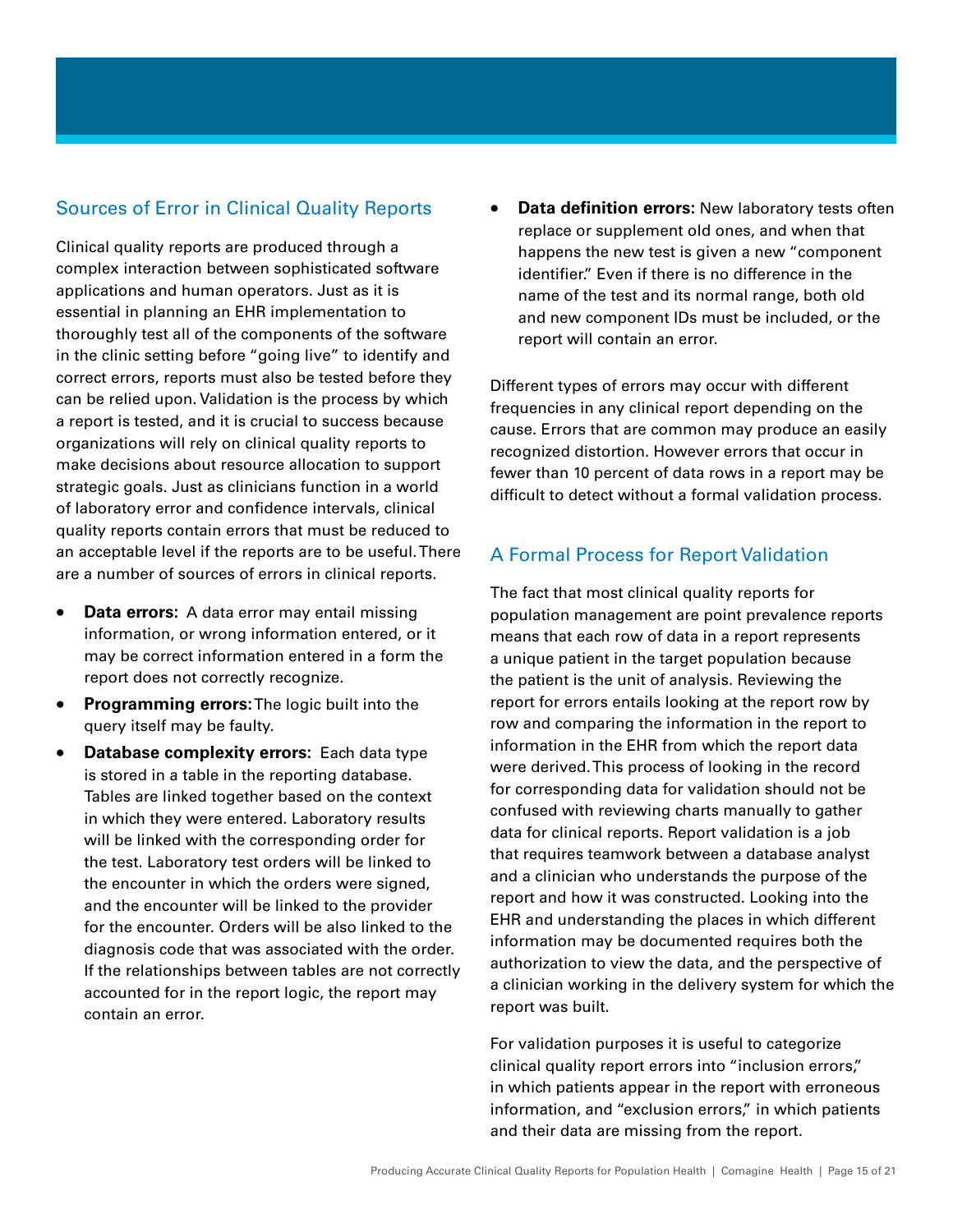# Inclusion Errors

Inclusion error identification requires going through the report row by patient row and verifying that:

- The patient belongs to the target population, and
- The date and value of the most recent activity by which adherence to the guideline is defined, is the same in the report as in the EHR.

An Inclusion Error Checklist Tool in Appendix A will guide you through the process of identifying inclusion errors.

The number of rows the clinician will need to review depends on the error burden that is considered acceptable; the more rows reviewed, the greater the probability of finding an error that occurs at a very low frequency within the report. Intuitively, the law of diminishing returns suggests that the chance of finding additional errors after reviewing a certain number of rows makes it not worth the effort. The science of sampling points to 30 as the number of rows reviewed that will provide 95 percent confidence that any error in the report occurring in more than 10 percent of rows had been found.<sup>18</sup>

It is important to be transparent about the process for correcting errors, and to consider rewards for clinicians who identify additional errors upon reading reports on their own patients. Once an error is found, it is important to document the information both by the nature of the error and the patient to which the information was attached so that the clinician and database analyst together can figure out what caused the error. Fixing errors will either involve changing the way the report is written, or changing the way data is managed in patients' charts.

### Inclusion Error Examples

- 1. An example of an inclusion error would be patients in the report who are not part of the target population.
	- Patients who do not have the target condition may be included in the report if the data definition for the clinical condition is an encounter diagnosis rather than a problem list entry, and the encounter diagnosis was entered in error. Once an encounter is closed it may be difficult, or even impossible, to change an encounter diagnosis.

**Solution: Change the data definition of the target population to be presence of the condition on the problem list, which can be modified at any time by adding or deleting problem list entries.** 

• The patient may have left the delivery system, or be deceased, but the chart has not been updated to reflect the changed status.

**Solution: Review the process by which changes in patient status are made to assure charts are updated as quickly as possible. Set a timeframe, such as every six or 12 months, to review for patient status changes.**

"Inclusion errors" occur when patients appear in the report with erroneous information.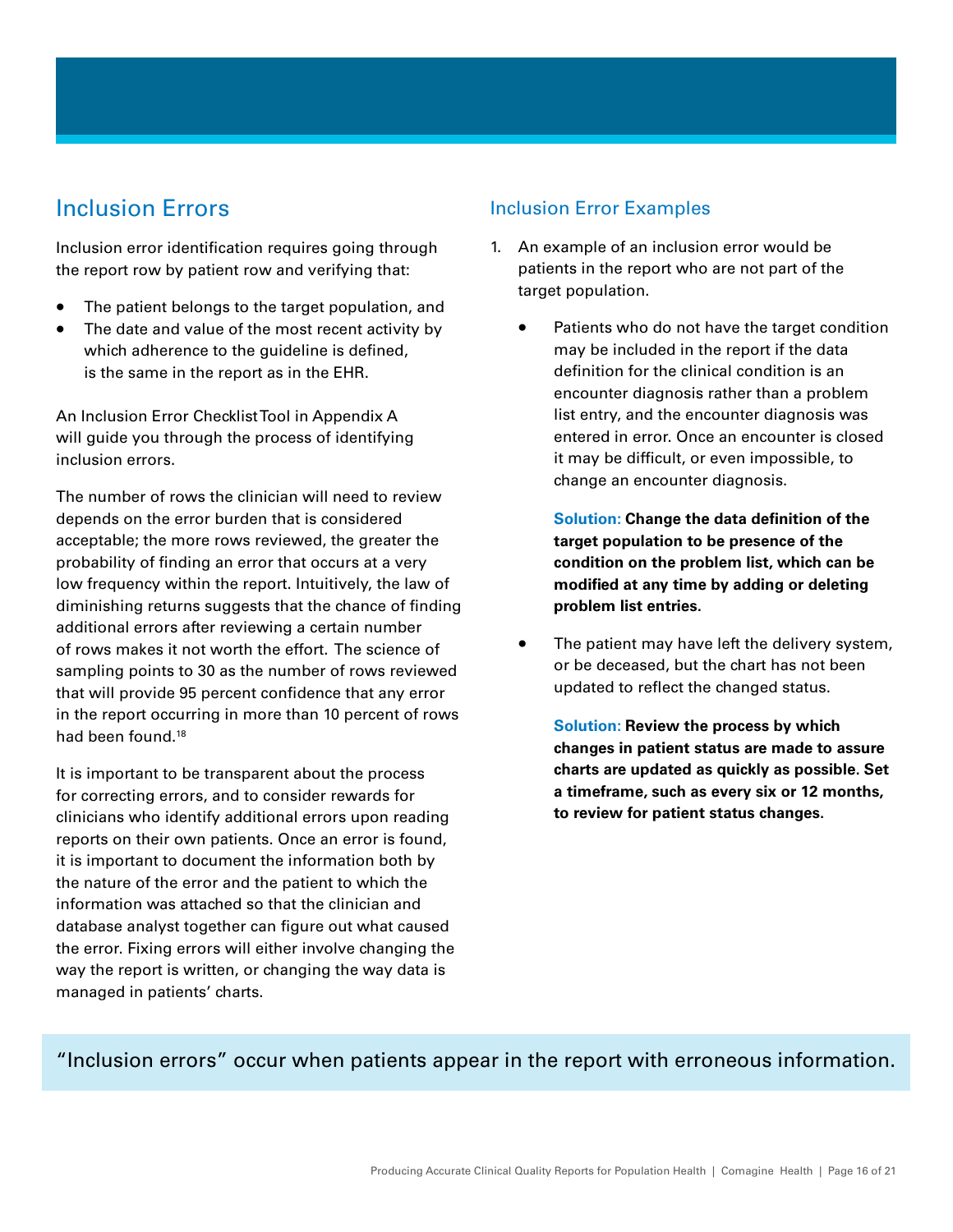- <span id="page-16-0"></span>2. A patient may be correctly included in the report, but the corresponding information in the report is incorrect.
	- The most recent date and value for a blood test is not included in a report because the test was ordered as a standing order, and the order was released by a provider at a different clinic.

**Solution: Review and change the logic in the report by which patients are attributed to providers (and clinic) to assure that attribution is not over-written by the provider releasing the order for the test.**

There are multiple ways of ordering the same test (rapid onsite, standard lab, special send out) each with its own component identifier, but the report doesn't include every component ID.

**Solution: Create a table of all the ways a test used in reports can be ordered with the corresponding component IDs to assure all are included in the report. Develop a process to review new tests at regular intervals to assure that reports remain accurate.** 

Other inclusion errors can be caused by workflow issues, which are errors caused by failure to note important clinical conditions in the chart, such as a missing problem list entry. Workflow errors will need to be corrected not only in the chart of the patient in which the omission was noted, but also by developing a process to identify all patients in the target population with similar errors in their chart.

Additionally, inclusion errors can be caused by faulty report logic. Errors resulting from the way the report was written will need to be fixed by the database analyst, and the nature of the fix will depend on the cause of the error.

# Exclusion Errors

The fact that with exclusion errors the patient is not in the report means that the person validating the report must look elsewhere to identify excluded patients and ascertain the cause of the error. An Exclusion Error Checklist Tool in Appendix B will guide you through the process of identifying exclusion errors. Patients may be missing from a report for a number of reasons, including:

- • A diagnosis is not on the patient's problem list.
- The logic for including patients in the target population may be faulty.
- The chart may contain a flag documenting that a patient has opted out of some aspect of the guideline-based population management program. If the report is structured in a way that removes such patients from the denominator, they will not appear in the report.

There are two ways to find these patients.

#### **1. Review the schedule**

Most clinicians can look at their schedules and identify patients they recognize as being in the target population. The clinician member of the report validation team should verify that all of the patients in the target population on his/her schedule within the past several months are also in the report.

"Exclusion errors" occur when patients and their data are missing from the report.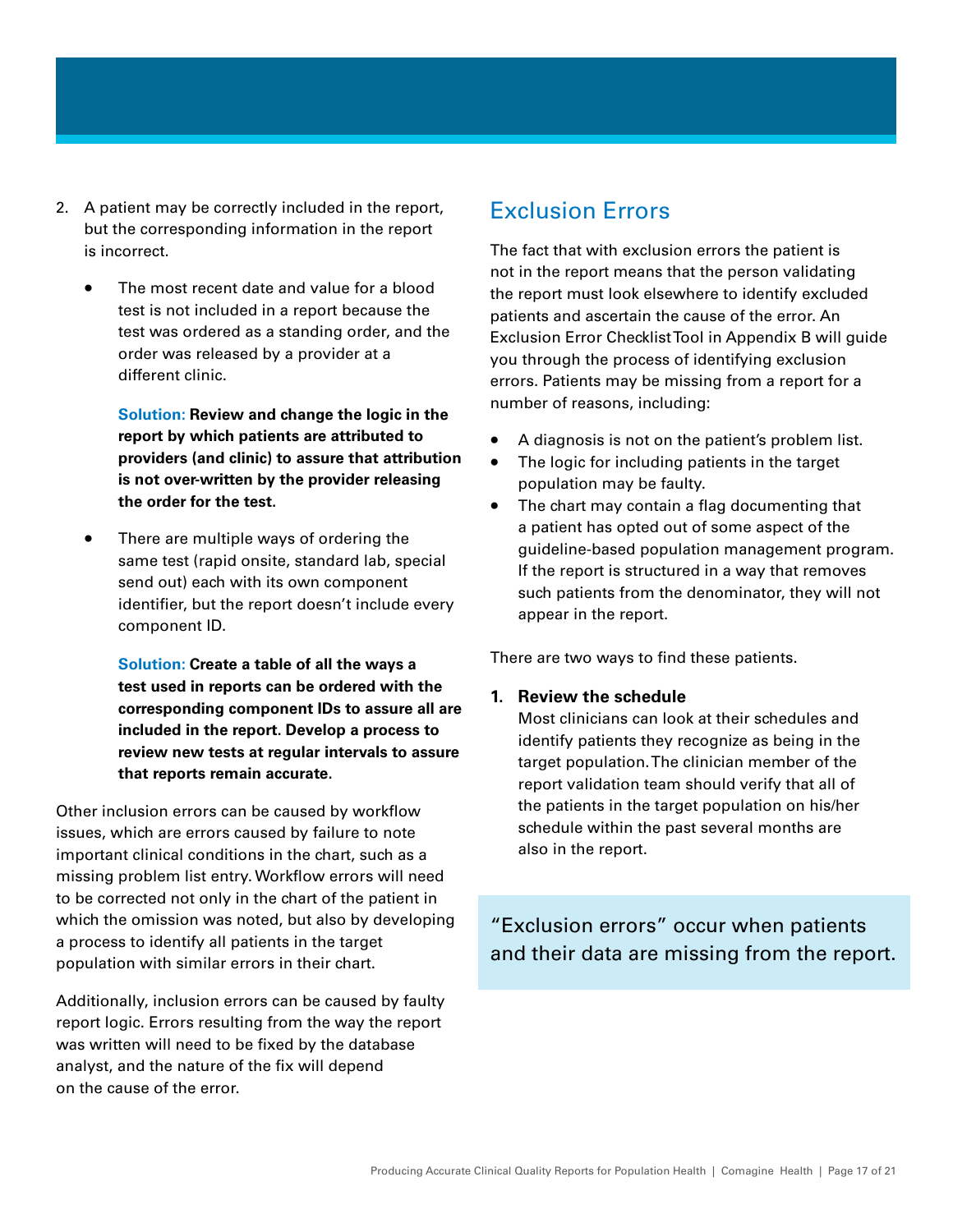#### <span id="page-17-0"></span>**2. Develop complementary reports**

A complementary report is one that creates a list of patients likely to be in the target population, based on criteria different from those used in the report itself, such as laboratory abnormalities characteristic of, or medications used primarily to treat, patients in the target population. The EHR records of patients on the complementary report who are not included in the target population list must be examined to determine whether they belong to the target population or not. If the patient identified on the complementary report should be included in the target population, their charts should be updated (e.g., by adding the condition to the problem list) so they appear on the target population list in the future.

### Repeating the Validation Process

All reports should be validated when first written. There is little evidence on which to base recommendations for repeating validation at some specific interval; however, reports should be reviewed to look for disruption following software upgrades. Additionally, the greatest threat to reports other than major software upgrades is likely to be the component IDs of new laboratory tests and new medications. It would be wise for the service provider, or IT department, to provide a list of order menu changes to the quality improvement team at frequent intervals so they can determine whether the validity of important reports may have been altered.

## **Conclusion**

The approach to creating and validating clinical reports for population management presented here is predicated on the assumptions that:

- 1. All reports contain errors, and
- 2. The ability to find and correct errors in both the data and the report logic is enhanced through a validation process involving the providers and care teams doing the work the reports are designed to monitor. Moreover, reports are potentially more accurate when clinical informatics is regarded as an integral component of the quality improvement process.

The implications of following a clear report validation process are twofold. Not only will valid clinical quality reports be useful to the delivery system for quality improvement purposes and resource allocation toward organizational goals, they will also accurately represent the delivery system's performance to third parties, such as payers or patients. Successfully using data for these purposes will help the delivery system stay viable and competitive in the evolving healthcare environment that puts a premium on quality, value, and data transparency.<sup>13</sup>

The staffing and other resources required to validate reports may act as a barrier in some healthcare delivery systems. However, the cost of failure to adequately validate reports, thereby placing financial resources and organizational credibility at risk, is invariably many times higher.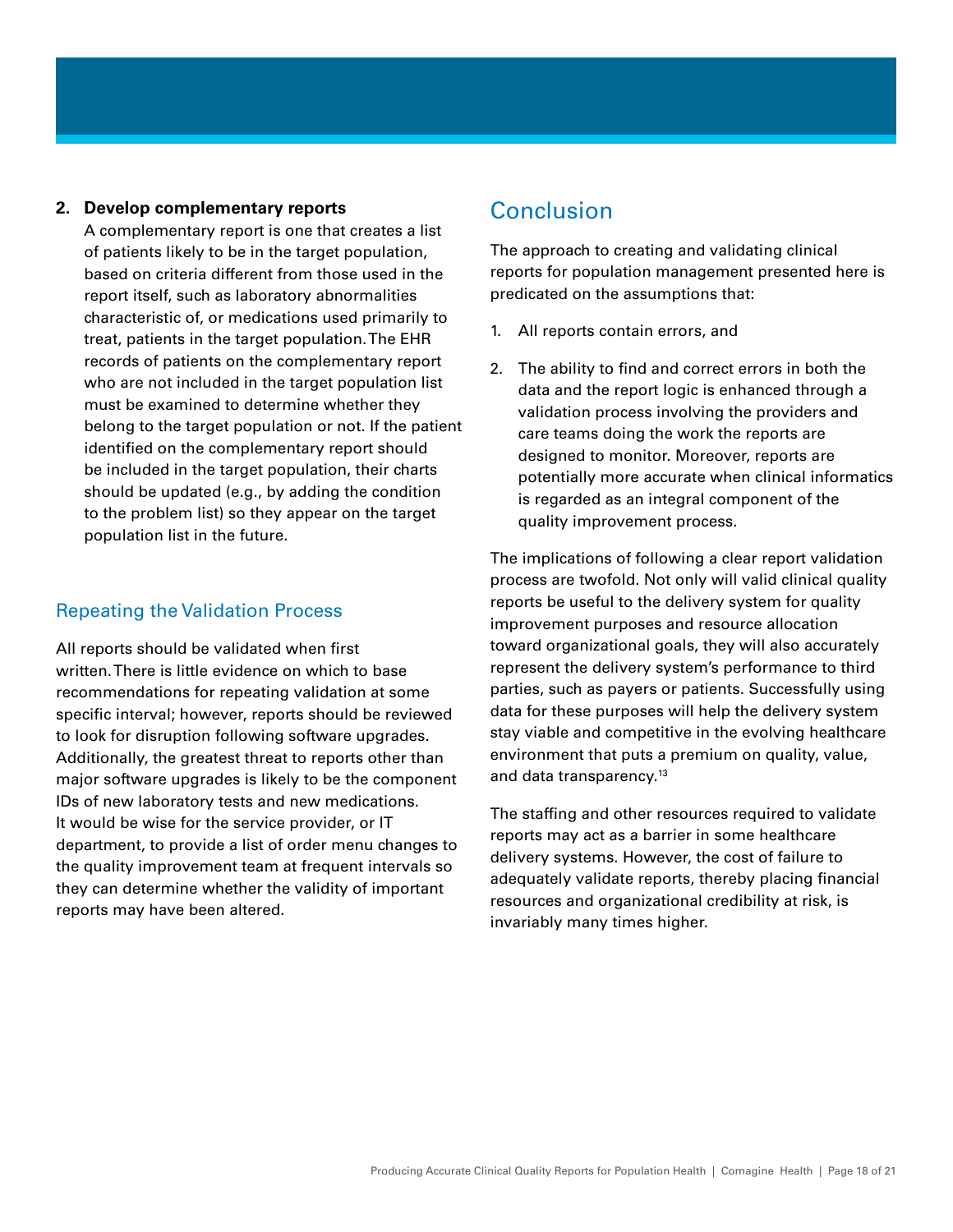# <span id="page-18-0"></span>**References**

- 1. Garrido T, Kumar S, Lekas J, Lindberg M, Kadiyala D, Whippy A, Crawford B, Weissberg J. eMeasures: Insight into the challenges and opportunities of automating publicly reported quality measures. *JAMIA.* 2014;-21:181-184.
- 2. Health Information Technology for Economic and Clinical Health (HITECH) Act, Title XIII of Division A and Title IV of Division B of the American Recovery and Reinvestment Act of 2009 (ARRA). Pub. No. 111-5 (2009).
- 3. Blumenthal D, Tavenner M. The "meaningful use" regulation for electronic health records. *N Engl J Med.* 2010; 363:501-504.
- 4. Jamoom E, Patel V, Furukawa MF, King J. EHR adopters vs. non-adopters: impacts of, barriers to, and federal initiatives for EHR adoption. *Healthcare.* 2014;-2:33-39.
- 5. Lynch K, Kendall M, Shanks K, Haque A, Jones E, Wanis MG, Furukawa M, Mostashari F. The Health IT regional extension center program: evolution and lessons for health care transformation. *Health Serv Res.*  2014;-49(1 pt 2), 21-437.
- 6. Kuhn T, Basch P, Barr M, Yackel T. Clinical Documentation in the 21st century: executive summary of a policy position paper from the american college of physicians. Annals of Internal Medicine, 2015; 162:301-303.
- 7. Klann JG, Buck MD, Brown J, Hadley M, Elmore R, Weber GM, Murphy SN. Query Health: standards-based, cross-platform population health surveillance. *JAMIA.* 2014;-21(4):650-656.
- 8. Heisey-Grove D, Wall HK, Helwig A, Wright JS. Using electronic clinical quality measure reporting for public health surveillance. *MMWR.* 2015-(May 1);-64(16):439-442.
- 9. Patient Protection and Affordable Care Act, Pub L No. 111-148, §2702, 124 Stat. 119, 318-319 (2010).
- 10. Burwell S. Setting value-based payment goals HHS efforts to improve U.S. health care. *N Engl J Med.* 2015; 372:897-899.
- 11. H.R. 2 114th Congress: Medicare Access and CHIP Reauthorization Act of 2015. www.GovTrack.us (2015) Accessed January 21, 2016 (https://www.govtrack.us/congress/bills/114/hr2).
- 12. Mahoney T, Beckman HB. Cost and quality in hypertension care: observations from a primary care quality improvement initiative. *Qua Prim Care.* 2015;-23(3):150-156.
- 13. Dolin RH, Goodrich K, Kallem C, Alschuler L, Holtz P. Setting the standard: EHR quality reporting rises in prominence due to meaningful use. *AHIMA.* 2014-(Jan);-88(1):42-48.
- 14. Sandy LG, Haltson H, Metfessel BA, Reese C. Measuring physician quality and efficiency in an era of practice transformation: PCMH as a case study. *Ann Fam Med.* 2015;-13:264-268.
- 15. www.medicare.gov/physician compare. Accessed December 30, 2015.
- 16. Krist AH, Beasley JW, Crosson JC. Electronic health record functionality needed to better support primary care. *JAMIA.* 2014;-21:764-771.
- 17. Kanger C, Brown L, Mukherjee S, Xin H, Evaluating the reliability of EHR-generated clinical outcomes reports: A case study. *eGEMS.* 2014;-2(3):-article 3.
- 18. Crowder M, Kimber A, Sweeting T, Smith R. *The statistical analysis of reliability data.* Boston, Mass: CRC Press; 1994.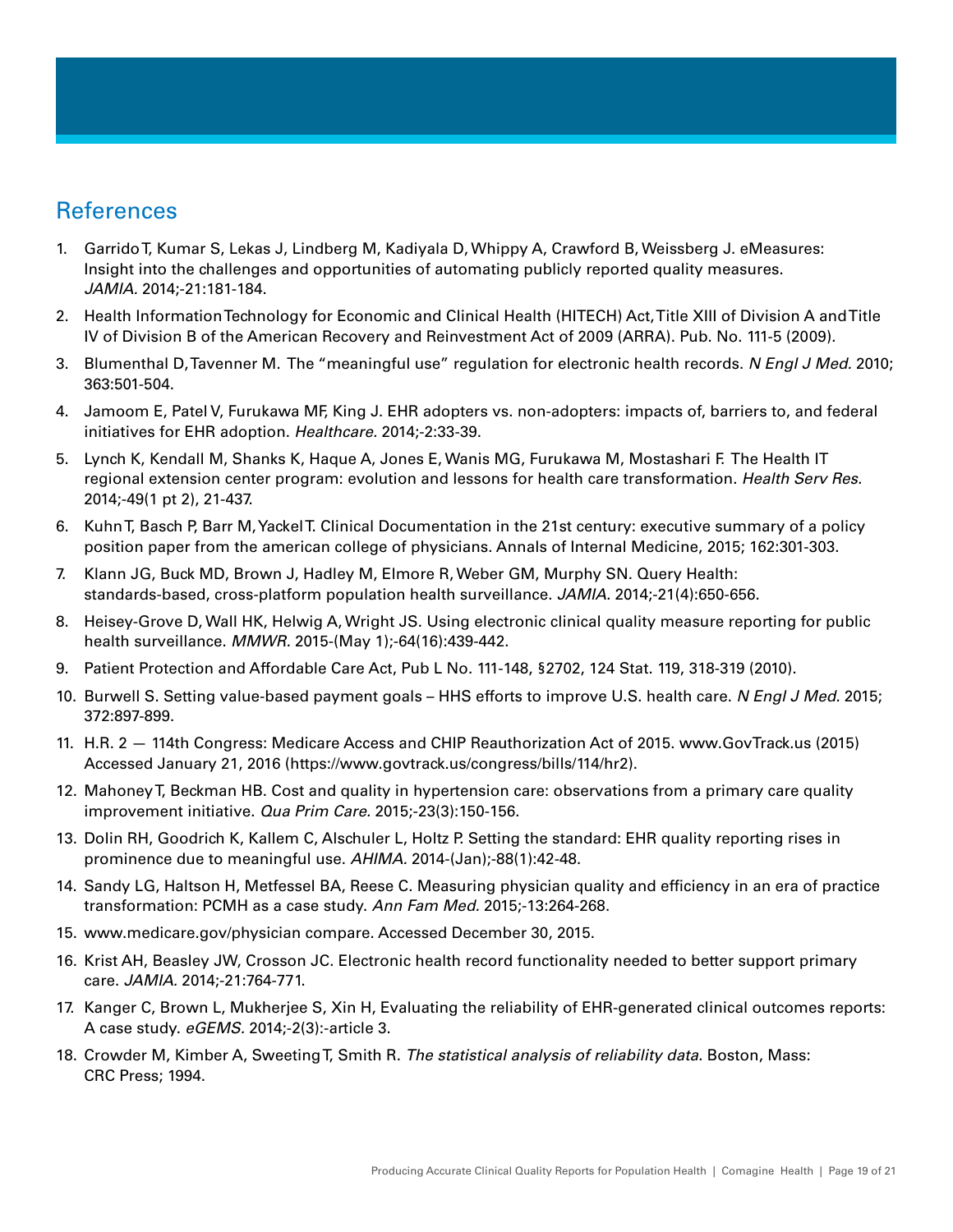# <span id="page-19-0"></span>Appendix A

### Inclusion Error Checklist Tool

The critical element for finding inclusion errors is conducting a chart review to find patients who are in your report but should not be. Use this tool to guide you in finding and documenting inclusion errors.

- **Step 1:** From the records included in your report, systematically select patient charts until reaching the agreed upon sample size.
- **Step 2:** Fully review each chart listing all discrepancies, before moving to the next one, using the chart below.

**Step 3:** Discuss discrepancies with the clinical team and database analyst/report writer.

| <b>Report Name:</b> |                                                         | <b>Run Date:</b>                                      | <b>Reviewer:</b>                                                                                                                                                                                    |
|---------------------|---------------------------------------------------------|-------------------------------------------------------|-----------------------------------------------------------------------------------------------------------------------------------------------------------------------------------------------------|
| <b>Patient ID</b>   | <b>Does patient</b><br>belong in report<br>denominator? | <b>Does patient</b><br>belong in report<br>numerator? | Compare the data in the report to relevant data<br>in the chart.<br>For example, confirm that the patient was<br>$\bullet$<br>diagnosed with IVD and had the LDL result<br>indicated in the report. |
|                     |                                                         |                                                       |                                                                                                                                                                                                     |
|                     |                                                         |                                                       |                                                                                                                                                                                                     |
|                     |                                                         |                                                       |                                                                                                                                                                                                     |
|                     |                                                         |                                                       |                                                                                                                                                                                                     |
|                     |                                                         |                                                       |                                                                                                                                                                                                     |
|                     |                                                         |                                                       |                                                                                                                                                                                                     |
|                     |                                                         |                                                       |                                                                                                                                                                                                     |
|                     |                                                         |                                                       |                                                                                                                                                                                                     |